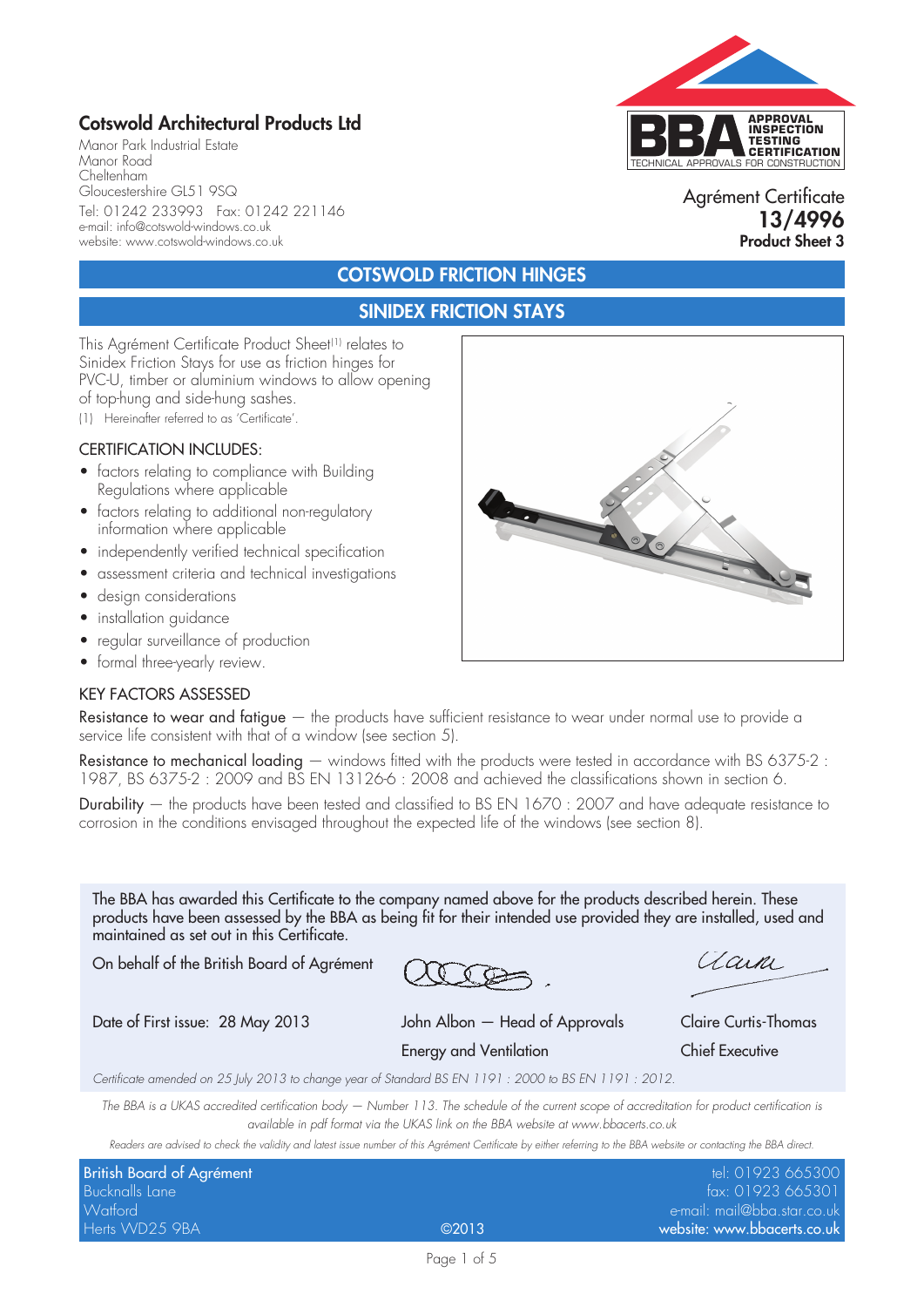# **Regulations**

In the opinion of the BBA, there is no information in this Certificate which relates to the obligations of the client, CDM co-ordinator, designer and contractors under these Regulations.

#### Construction (Design and Management) Regulations 2007

#### Construction (Design and Management) Regulations (Northern Ireland) 2007

In the opinion of the BBA, there is no information in this Certificate which relates to the obligations of the client, CDM co-ordinator, designer and contractors under these Regulations.

# Additional Information

## NHBC Standards 2013

NHBC accepts the use of the Sinidex Friction Stays, provided they are installed, used and maintained in accordance with this Certificate in relation to *NHBC Standards*, Chapter 6.7 *Doors, windows and glazing*.

# Technical Specification

### 1 Description

The metallic components of the Sinidex Friction Stays (see Figure 1) are made from stainless steel, numbers 1.4016 (ferretic) or 1.4301 (austenitic) to BS EN 10088-2 : 2005.



| Table 1 Sinidex Friction Stays — ranges |  |
|-----------------------------------------|--|
|-----------------------------------------|--|

| Product code | Size<br>(inches) | Maximum<br>opening angle<br>$(^\circ)$ | Maximum sash<br>weight<br>(kg) | Maximum sash<br>height<br>(mm) | Maximum sash<br>width<br>(mm) |
|--------------|------------------|----------------------------------------|--------------------------------|--------------------------------|-------------------------------|
| Side-hung    |                  |                                        |                                |                                |                               |
| HS1008"      | 8                | 62(1)                                  | 18                             | 1200                           | 400                           |
| HS90 12"     | 12               | 86(1)                                  | 24                             | 1200                           | 600                           |
| HS90 16"     | 16               | 83(1)                                  | 26                             | 1300                           | 700                           |
| <b>HS201</b> | 12               | 60(1)                                  | 20                             | 1250                           | 650                           |
| <b>HS216</b> | 16               | $52^{(1)}$                             | 28                             | 1300                           | 700                           |
| Top-hung     |                  |                                        |                                |                                |                               |
| HS1006"      | 6                | 62(1)                                  | 10                             | 300                            | 1200                          |
| HS1008"      | 8                | 62(1)                                  | 10                             | 300                            | 1200                          |
| HS90 10"     | 10               | 90(1)                                  | 16                             | 450                            | 1200                          |
| HS90 16"     | 16               | 83(1)                                  | 22                             | 750                            | 1200                          |
| HS100 20"    | 20               | 42(1)                                  | 24                             | 900                            | 1200                          |
| HS100 24"    | 24.3             | 38(1)                                  | 50                             | 1500                           | 1200                          |
| <b>HS201</b> | 12               | 60(1)                                  | 20                             | 1250                           | 650                           |
| <b>HS216</b> | 16               | 52(1)                                  | 28                             | 1300                           | 700                           |

(1) Manufacturer's own data. The resulting opening will vary, depending on profile and sash size.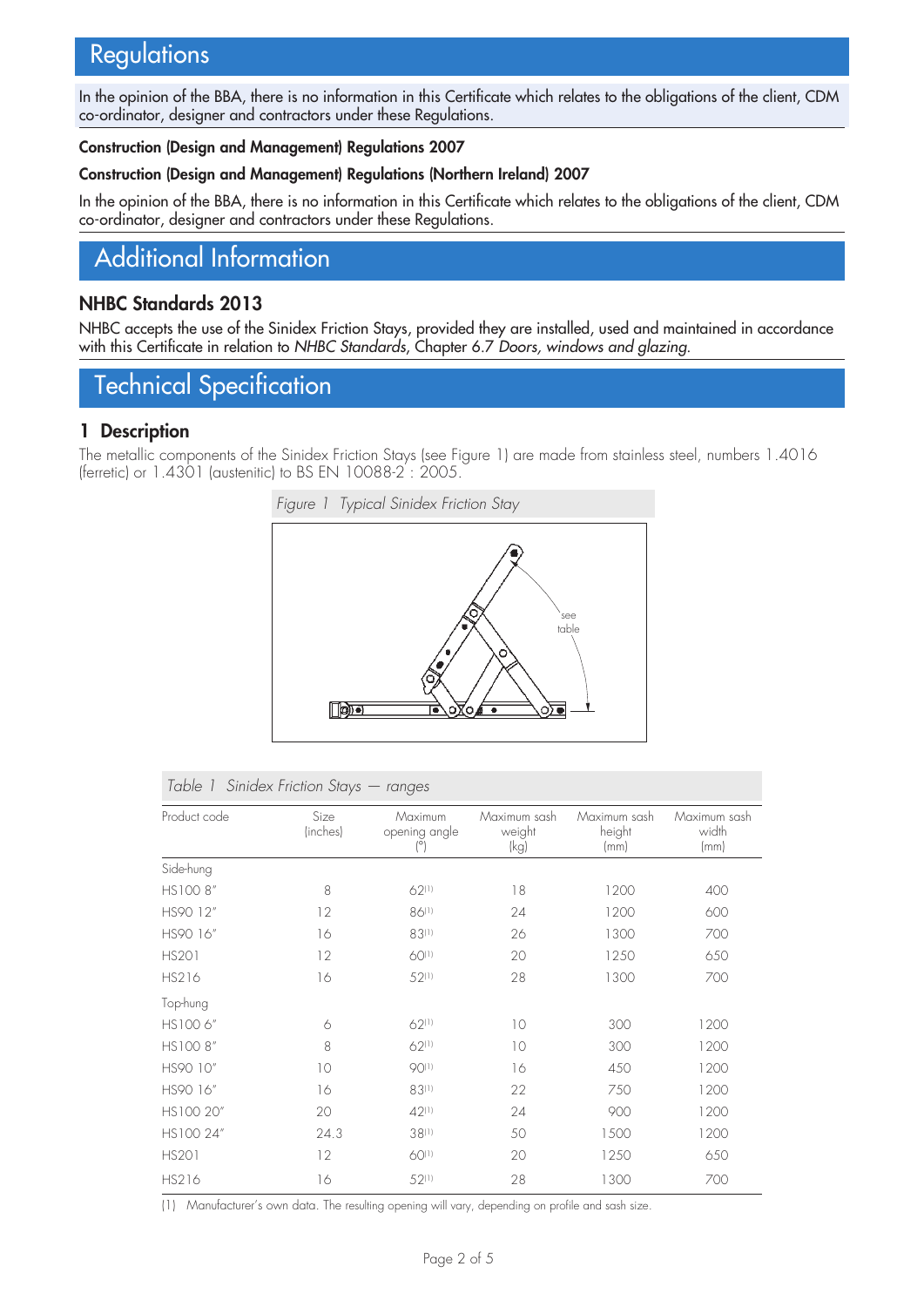# 2 Manufacture

2.1 The arms of the product are fastened to the slide using rivets. The assembled slide is placed into the channel of the friction stay and an end rivet inserted.

2.2 As part of the assessment and ongoing surveillance of product quality, the BBA has:

- agreed with the manufacturer the quality control procedures and product testing to be undertaken
- assessed and agreed the quality control operated over batches of incoming materials
- monitored the production process and verified that it is in accordance with the documented process
- evaluated the process for management of nonconformities
- checked that equipment has been properly tested and calibrated
- undertaken to carry out the above measures on a regular basis through a surveillance process, to verify that the specifications and quality control operated by the manufacturer are being maintained.

2.3 The management systems of Cotswold Architectural Products Ltd have been assessed and registered as meeting the requirements of BS EN ISO 9001 : 2008 by LRQA (Certificate LRQ 0880449).

## 3 Delivery and site handling

3.1 The products are packed in cardboard boxes, each containing 25 or 50 pairs of stays, and labelled with the BBA identification mark incorporating the number of this Certificate.

3.2 Boxes should be stored under cover in a clean area and suitably supported to avoid distortion or damage.

# Assessment and Technical Investigations

The following is a summary of the technical investigations carried out on Sinidex Friction Stays.

# Design Considerations

#### 4 Use

4.1 Sinidex Friction Stays are suitable for use in top-hung and side-hung windows made from PVC-U, timber or aluminium, within the limits shown in Table 1. Windows must have an outer frame/sash design suitable for correct fixing of the stays using appropriate screws<sup>(1)</sup> through the profiles or reinforcement. The Certificate holder will advise on the suitability of window profiles. It is the responsibility of the specifier to ensure that the finished window meets any required safety specifications.

(1) Outside the scope of this Certificate.

4.2 The products are available in 13/14 mm and 16/17 mm stack heights to suit the design of the window system.

## 5 Resistance to wear and fatigue

Sinidex Friction Stays were tested for cyclic operation in accordance with BS EN 1191 : 2012 and exceeded Class 3 — Heavy Duty when classified to BS EN 12400 : 2002 (see Table 2).

| Table 2 Endurance results |                            |                                      |  |
|---------------------------|----------------------------|--------------------------------------|--|
| Product size (inches)     | Weight of sash tested (kg) | Comments                             |  |
| 16 (side-hung)            |                            | Normal operation after 25,000 cycles |  |

### 6 Resistance to mechanical loading

6.1 Selected samples from the product range were tested on suitable windows in accordance with BS 6375-2 : 1987, BS 6375-2 : 2009 and BS EN 13126-6 : 2008 (see Table 3).

| Table 3 Mechanical loading characteristics           |                                                             |  |  |
|------------------------------------------------------|-------------------------------------------------------------|--|--|
| Test method and year of standard                     | Side-hung Sinidex Friction Stays (16 inches) <sup>(1)</sup> |  |  |
| Static torsion (BS 6375-2 : 2009)                    | Class 3                                                     |  |  |
| Racking (BS 6375-2: 2009)                            | Class 3                                                     |  |  |
| Strength of maximum opening stops (BS 6375-2 : 1987) | Pass                                                        |  |  |
| Pull-in test (BS EN 13126-6, clause 7.2)             | Pass                                                        |  |  |
| Friction test (BS EN 13126-6, clause 7.3)            | Pass                                                        |  |  |
| Obstructed stay test (BS EN 13126-6, clause 7.4)     | Pass                                                        |  |  |
| Pull-in abuse test (BS EN 13126-6, clause 7.5)       | Pass                                                        |  |  |
| Static load (BS EN 13126-6, clause 7.9)              | Pass                                                        |  |  |
| Additional load (BS EN 13126-6, clause 7.10)         | Pass                                                        |  |  |

(1) Weight of tested sash 28 kg, height of tested sash 1400 mm.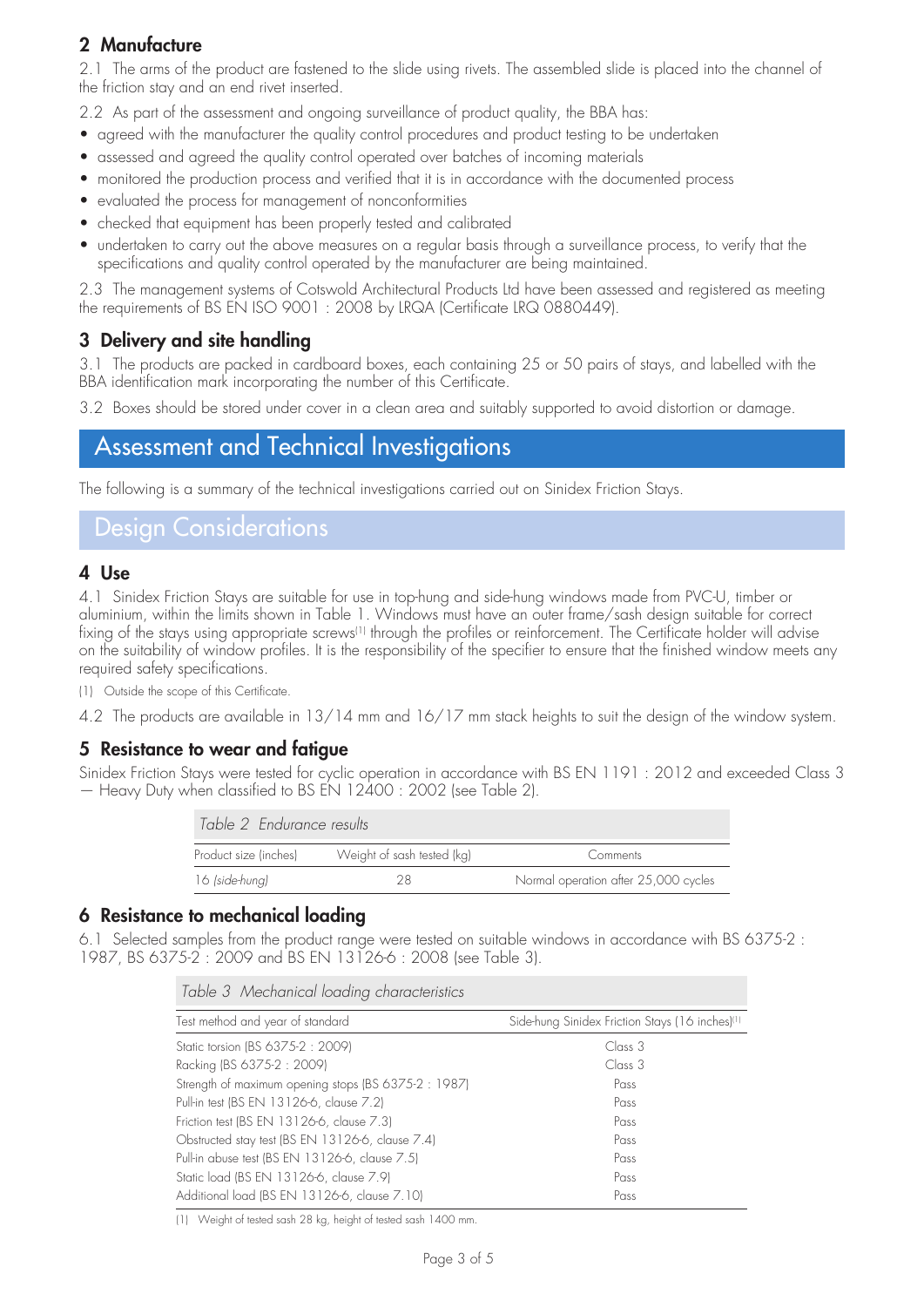6.2 If classification of mechanical strength of a particular window is required, the window itself should be tested in accordance with BS 6375-2 : 2009.

## 7 Maintenance

7.1 The products should be cleaned and lubricated every six months to minimise wear and to ensure smooth operation. Care should be taken to avoid applying lubricant to the sliders as this will impair their braking action.

7.2 If damage occurs, the products can be replaced by removing the fixing screws and replacing the hinge.

## 8 Durability

8.1 The products were tested for resistance to salt spray as defined in BS EN 1670 : 2007 and achieved Grade 4 — Very high corrosion resistance.

8.2 The products are constructed from durable materials and, when installed in accordance with this Certificate, will last the expected life of the window. Where windows are to be installed in areas subject to particularly corrosive conditions (such as coastal locations or near sources of industrial pollutants), friction stays made from stainless steel number 1.4301 (austenitic) should be used.

8.3 The products may need to be replaced within the life of a window if they become damaged.

# 9 Reuse and recyclability

The products comprise ferretic or austenitic stainless steel, which can be recycled.

## **Installation**

## 10 General

10.1 Installation of Sinidex Friction Stays must be carried out in accordance with the Certificate holder's instructions using suitable corrosion resistant screws<sup>(1)</sup>.

(1) Outside the scope of this Certificate.

10.2 The correct size of product should be chosen to suit the sash weight and height/width.

## 11 Procedure

The products are screwed first to the window sash and then to the outer frame.

# Technical investigations

### 12 Tests

Tests were carried out to determine:

- cyclic operation in accordance with BS EN 1191 : 2012
- mechanical loading in accordance with BS 6375-2 : 1987, BS 6375-2 : 2009 and BS EN 13126-6 : 2008
- resistance to salt spray in accordance with BS EN 1670 : 2007.

### 13 Investigations

13.1 An assessment was made of the durability of the components used in the manufacture of the products.

13.2 The manufacturing process was evaluated, including the methods adopted for quality control, and details were obtained of the quality and compositions of materials used.

# **Bibliography**

BS 6375-2 : 1987 *Performance of windows — Specification for operation and strength characteristics* BS 6375-2 : 2009 *Performance of windows and doors — Classification for operation and strength characteristics and guidance on selection and specification*

BS 8213-1: 2004 *Windows, doors and rooflights – Design for safety in use and during cleaning of windows, including door-height windows and roof windows — Code of practice*

BS EN 1191: 2012 *Windows and doors — Resistance to repeated opening and closing — Test method* 

BS EN 1670 : 2007 *Building hardware — Corrosion resistance — Requirements and test methods*

BS EN 10088-2 : 2005 *Stainless steels — Technical delivery conditions for sheet/plate and strip of corrosion resisting steels for general purposes*

BS EN 12400 : 2002 *Windows and pedestrian doors — Mechanical durability — Requirements and classification*